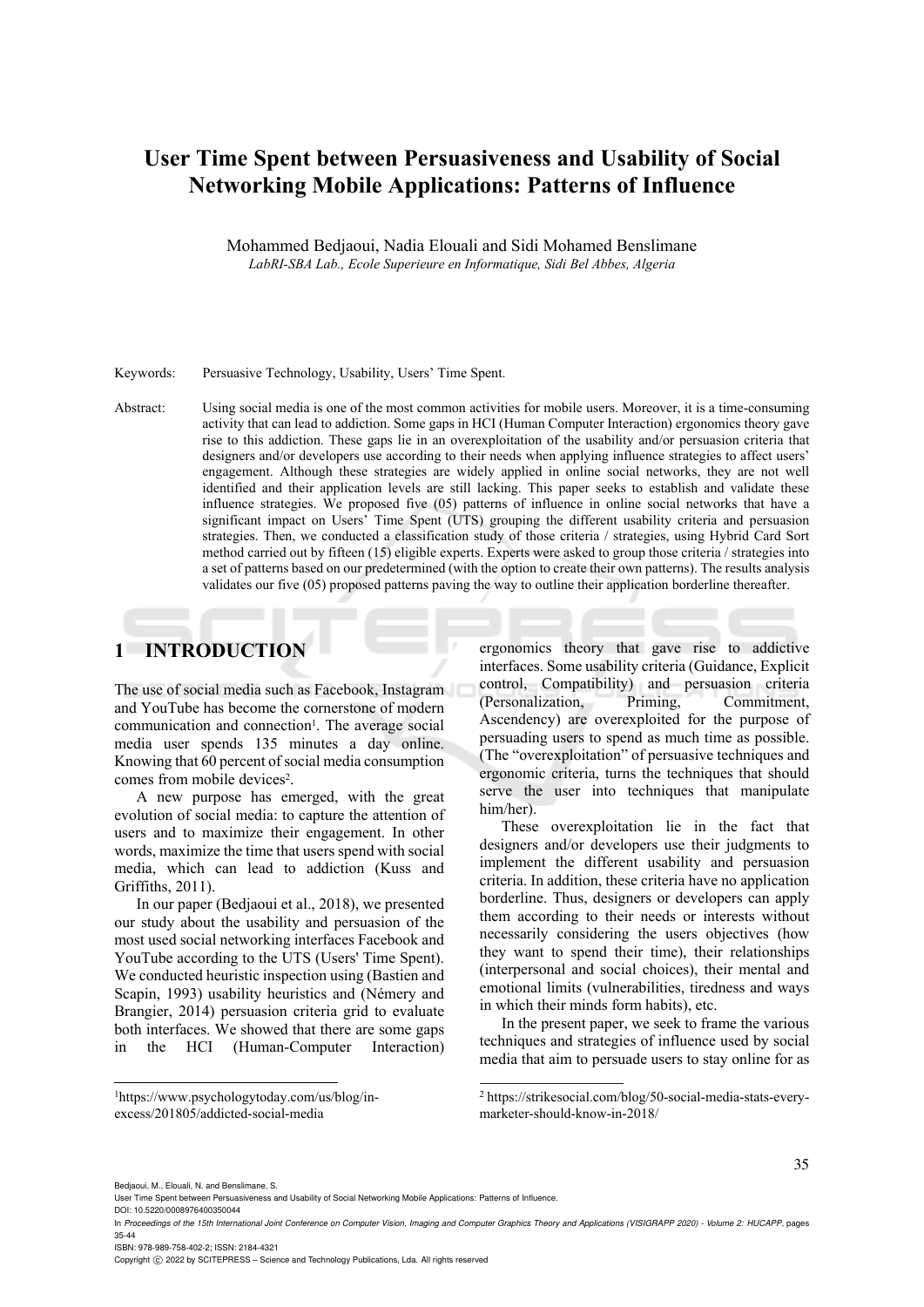long as possible and that led to overexploitation of usability / persuasion criteria, into a set of patterns.

Our purpose is to establish the influence patterns in order to define their application borderline thereafter.

At first, we proposed five (05) patterns that regroup, the different usability criteria and persuasion strategies (Suggestion Pattern, Reminder Pattern, Reward Pattern, Interaction Pattern and Social Influence Pattern). Then and in order to validate our proposed patterns, we conducted a classification study of those criteria / strategies, using Hybrid Card Sort method carried out by fifteen (15) eligible experts.

The remainder of the paper is organized as follows. In section 2 we give a background of the usability and persuasive technology. In section 3, we discuss related work. We give details on the study methodology in section 4, and we present the results and their analyses in section 5. In section 6 we discuss the application and relationship between these patterns as well as their influence on UTS. Finally, section 7 presents some concluding remarks and outlines topics for future research.

### **2 THEORETICAL BACKGROUND**

### **2.1 Usability**

The concept of usability aims to develop simple and effective interactions that take into account users' reasoning, their workload, their constraints (environment, position, and task) and strain (fatigue).

**AND** 

ECHNO

Several definitions have been proposed for usability, the well-known and commonly used was proposed by (ISO 9241-11, 1998): "The extent to which a system, product or service can be used by specified users to achieve specified goals with effectiveness, efficiency and satisfaction in a specified context of use".

Other definitions of usability have been proposed. They focused on more specific usability criteria, for example, (Nielsen, 1994) considered "efficiency", "ease of learning", "memorization", "errors", "safety" and "satisfaction", where (Shneiderman et al., 2016) emphasized "efficiency" and "effectiveness".

Several grids of usability criteria have been proposed for the evaluation and design of products and systems. The best known are those of (Bastien

and Scapin, 1993) including several elementary criteria grouped into eight general principles:

**Guidance:** All the means implemented to advise, direct, inform and lead the user during his interactions (messages, alarms, labels, etc.)

**Workload:** A set of interface elements that help reduce user's perception and memorization load and increase the dialogue effectiveness.

**Explicit Control:** Concerns both the system processing of the explicit actions of users and the control that users have over the handling of their actions by the system.

**Adaptability:** Refers to the ability of a system to react according to the context, and according to the needs and preferences of users.

**Error management:** All the means that aim to avoid or reduce errors, and to correct them when they occur. **Consistency:** Refers to the way in which interface design choices (codes, denominations, formats, procedures, etc.) are kept for the same contexts, and are different for different contexts.

**Significance of Codes:** Refers to the adequacy between the object or information displayed or input, and its referent.

**Compatibility:** Refers to the agreement that can exist between the characteristics of the users and the tasks, on one hand, and the organization of the outputs, the inputs and the dialogue of a given application, on the other hand.

#### **2.2 Persuasive Technology**

Persuasive design, persuasive interfaces, persuasive technology and Captology are all denominations, which, according to the literature refer to the same phenomenon. All of these terminologies refer to modifying (or attempting to change) the attitude or behaviour of users through interfaces and guiding them to take actions that they would not have done spontaneously. (Fogg, 2002) has been among the first contributors in the field of persuasion technology for which he coined the term "Captology," an abbreviation for "Computers As Persuasive Technology", which he defines as "design, research, and analysis of interactive computing products created for the purpose of changing people's attitudes or behaviours". This concept describes an area in which technology and persuasion overlap. (As shown in Figure 1.)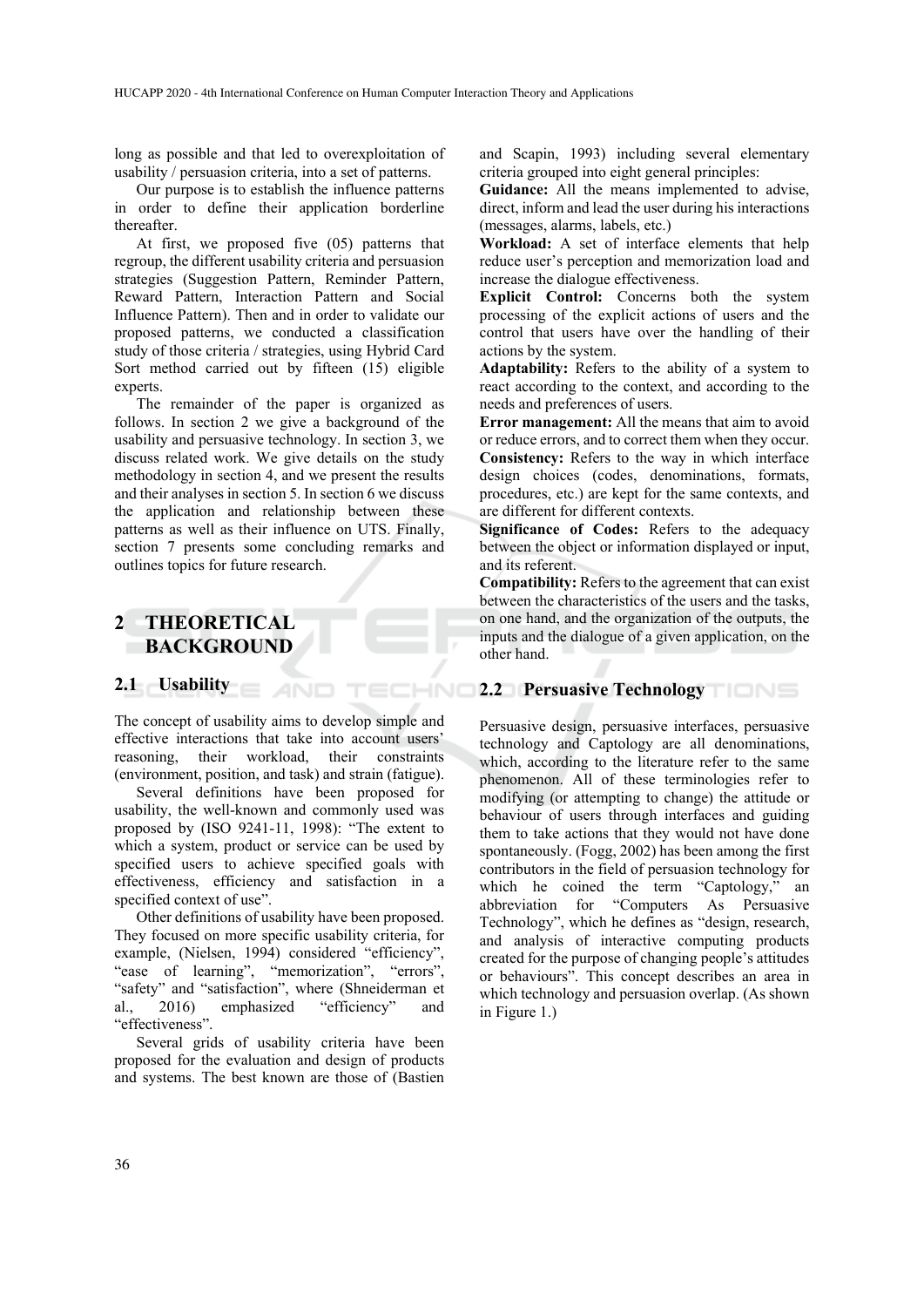

Figure 1: Captology.

He introduced the six basic levers of persuasive technology:

- **Computer as Persuasive Tools:** Presents the persuasive technologies that aim to bring users to the expected behaviour or attitude by increasing their ability to achieve them.
- **Computers as Persuasive Media:** Conceptualizes persuasive technologies supported by computers aimed at changing users' behaviours and/or attitudes through hypothetical experiences.
- **Computers as Persuasive Social Actors:** Characterize technologies that use the computer as a social actor whose goal is to change the behaviour of its users by exploiting the social dimension of technologies to influence users. This is the kind of relationship that occurs when the device plays the role of a teacher, coach, or expert (Davis et al., 1998).
- **Credibility and Computers:** Conceptualizes seven strategies according to the principle that only credible computing products can influence and convince users to change their opinions, attitudes or behaviours.
- **Credibility and the World Wide Web:**  Conceptualizes the strategies defined for use on websites whose objective is to convince users that a specific website is the best way to access certain information or certain content.
- **Increasing Persuasion through Mobility and Connectivity:** Conceptualizes the strategies defined for use on mobile devices that persuade users in the appropriate time and place.

 (Oinas-Kukkonen and Harjumaa, 2008) defined persuasive system as "a computerized software or information system designed to reinforce, change or shape attitudes, behaviours or both without using coercion or deception". They proposed a framework called Persuasive Systems Design (PSD) (Oinas-Kukkonen and Harjumaa, 2009) for the development

and design of persuasive systems, composed into three distinct phases: (1) understanding key issues behind the persuasive system, (2) analysing the persuasion context and (3) designing the system qualities.

The first phase is concerned with understanding the key issues behind the persuasive system, where they define seven postulates that need to be addressed on designing or evaluating a persuasive system, as part of understanding the issues that underlie it.

The second phase of Persuasive Systems Design involves understanding the context of persuasion, which in itself consists of three aspects: intent, event, and strategy.

- **The Intent:** Involves understanding (1) who is persuader, and (2) what type of change is desired (change of attitude or behaviour).
- **The Event:** Involves analysing (1) the use context: what is happening around the behaviour or the habit, (2) the user context: user's goals and (3) the technology context, which are the system goals.
- **The Strategy:** The strategy must be clearly defined, which consists of understanding: (1) the Message that will be sent, and (2) the Route (how it will be sent).

The third phase of persuasive system development is the design of the system qualities. Where they define four supports of persuasive technologies that regroup 28 strategies, essential to the establishment and maintenance of persuasion:

- **Primary Task Support:** Includes the design principles that help users to carry out their main task. Which are reduction, tunneling, tailoring, personalization, self-monitoring, simulation, and rehearsal.
- **Dialogue Support:** Includes the design principles related to the establishment of communication between human and machine (product). Which are praise, rewards, reminders, suggestion, similarity, liking, and social role.
- **System Support Credibility:** Includes the design principles that describe how to create a more credible and thus more persuasive system. Which are social facilitation, social comparison, normative influence, social learning, cooperation, competition, and recognition
- **Social Support:** Includes the design principles that leverages social influence to motivate the users. Which are social facilitation, social comparison, normative influence, social learning, cooperation, competition, and recognition.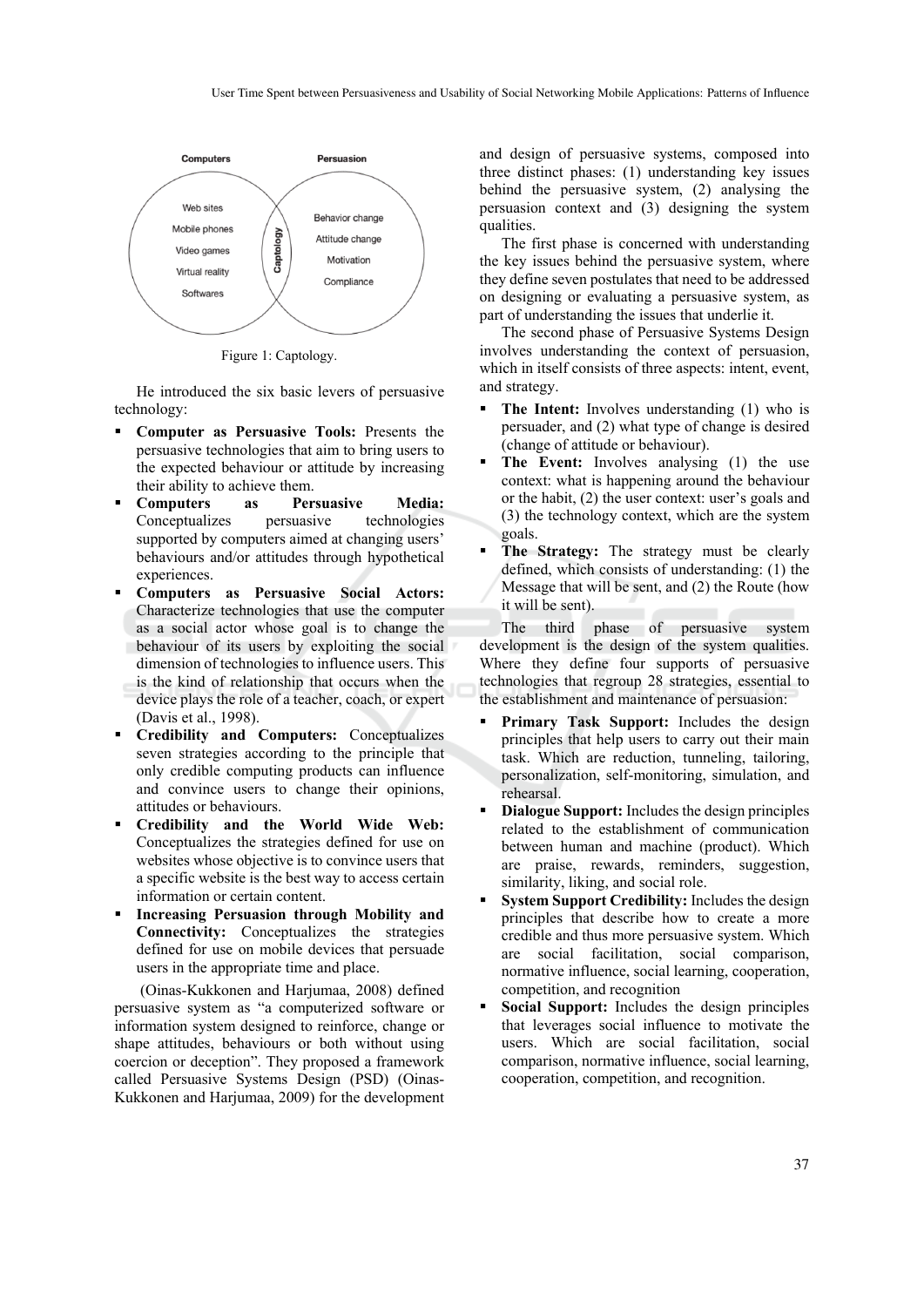#### **3 RELATED WORKS**

We classified existing related work into three categories:

- The first category presents researches that determine models of persuasion.
- The second groups presents the approaches that determine the patterns of persuasion in online social networks.
- The last groups presents researches that determine the patterns of social influence, in social networks and the persuasive systems in general.

The first category presents researches such as those of (Fogg and Eckles, 2007). They analysed the persuasiveness of over 50 "Web 2.0" services. Based on this analysis, they identified a model applied by all major social networks, called "Behaviour Chain Model". It outlines three Phases: "Discovery", "Superficial Involvement", and "True Commitment". The first phase, "Discovery", aims to preconize the service provided by encouraging users to become familiar with the site and to visit it. Once users endorse to the service, they enter the second phase: "Superficial Involvement". During this phase, the site highlights the possibilities of creating content and exchanging information with other users in order to motivate them to try the service. The third phase, "True Commitment", is characterized by three keys target behaviours: (1) creating value and content, (2) involving others, and (3) staying active and loyal. The model gives important information about the stages of behaviour change. However, it does not present the influence strategies that support it.

The second category describes persuasion patterns. (Iosub et al., 2009) have examined the social application features of the three main Romanian Social Networking Sites (SNSs), namely Facebook, Hi5 and Neogen, on six dimensions corresponding to the principles of social influence of (Cialdini, 1984) : Reciprocation, Consistency, Social proof, Liking, Authority, and Scarcity.

Their purpose was to determine how the principles of social influence were integrated into the design of SNS in order to achieve marketing goals, as well as to determine which principles of social influence are not currently used in the design of SNS, and their application could potentially have a relevant and value-adding effect on SNS competitiveness.

They analysed the three SNS from three perspectives: social influence principles - marketing goals, social influence principles - social networking site and marketing goals - social networking site, and they showed that social networking sites are mainly organized according to social principles (reciprocity, authority, social proof and taste).

In the same context (Adaji and Vassileva, 2016) sought to identify the persuasion principles of Q&A social networks. As a case study, they analysed the StackOverflow network (social network where users ask and answer questions related to IT). The authors used the model PSD to analyse the social network where they identified all persuasive principles present in the PSD model, with the exception of just four: tunnelling, rehearsal, reminders and similarity. The authors conclude that each principle identified in the social network StackOverflow seeks to promote the engagement of users on the network.

However, their work was not comprehensive. The first paper focalized on social design features under relevant theoretical framework derived from social psychology where the second paper focused just on one type of social networks.

The last category presents researches that emphasize only social influence and its patterns. For instance, (Weiksner et al., 2008) studied Facebook as a persuasive technology using a Grounded Theory approach. They found and named six persuasion patterns. They classified these patterns into two categories: Native Patterns, relying on the functionality provided by Facebook, and Adapted Patterns, relying on functionality that was designed for other contexts (e.g., desktop software, web sites, video games, etc.).

The Native Patterns are composed of:

- **Provoke and Retaliate:** Allow a user to act towards another user, by exploiting the principle of reciprocity, the recipient of the gesture has the social obligation to respond, according to the norm of reciprocity.
- **Expression Pattern:** Allow users to create artifacts to express opinions or affiliations, etc., by exploiting the psychological principle of ingratiation.
- **Reveal and Compare:** Allow a group of users to act towards another group of users, by exploiting the principles of reciprocity, cognitive dissonance, the need to belong and social validation.
- **The Group Exchange:** Allow a group of users to create artifacts collectively following the principles of impression management, reciprocity, social validation, and context variables such as feedback and applause.

The Adapted Patterns are composed of :

 **Competition:** Consists of enhancing competition between users in order to motivate them to do particular actions.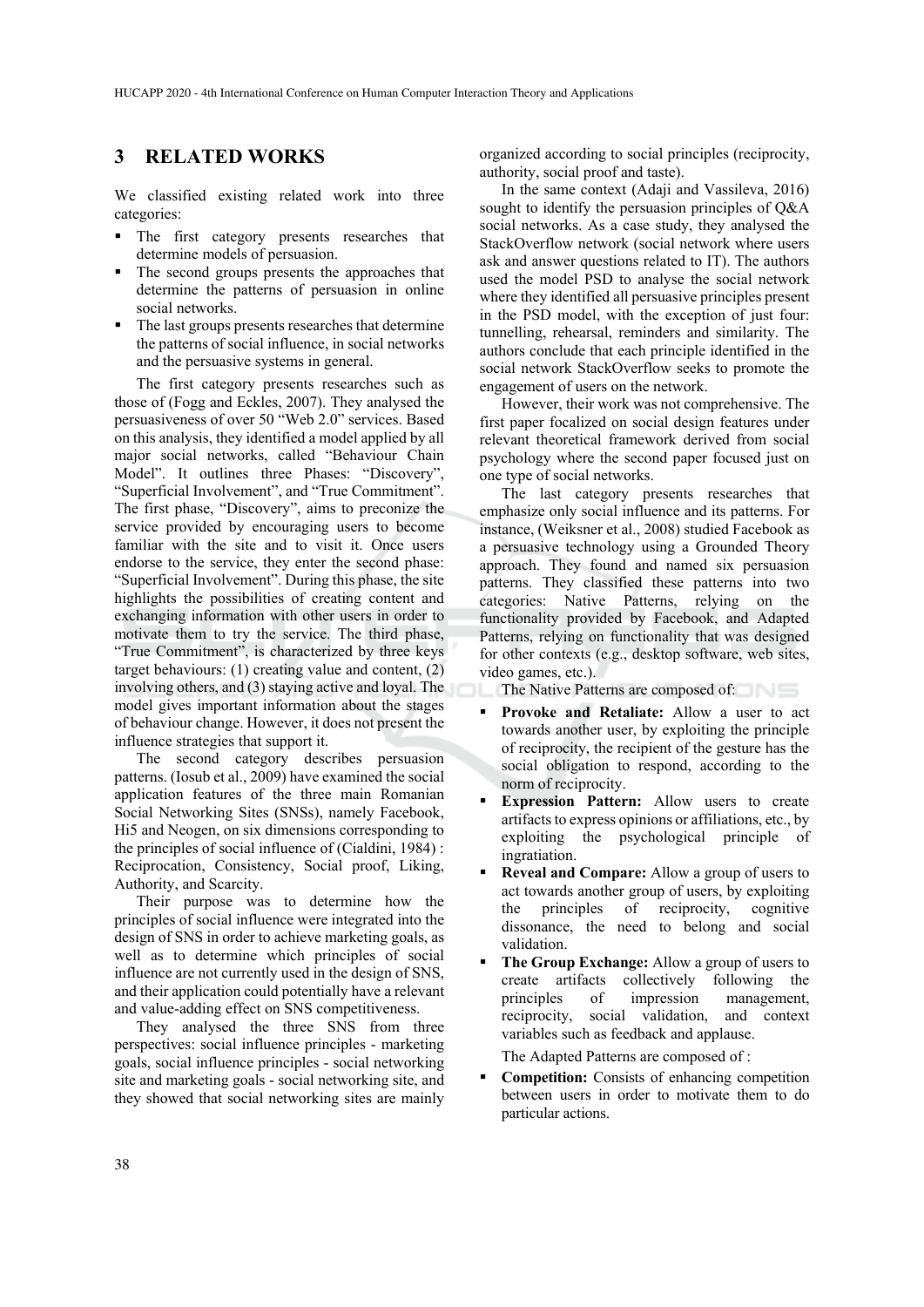**Deception:** Exploits the trust already acquired from users to persuade them to achieve other desired goals.

(Oduor et al., 2014) proposed software design patterns for social influence. They aim to facilitate the development of effective persuasion systems and to make a linkage between the intent of designers and users' interactions. They proposed four patterns: social learning and facilitation, competition, cooperation and recognition. The patterns for social learning and competition are based on sharing traces, whereas cooperation and recognition rely on rich exchanges of support between users.

Nevertheless, those works focused solely on the social dimension and they did not take into consideration all the other strategies and influence processes present in the social network.

To the best of our knowledge, there is no study in the literature that has extracted all the strategies of

influences into a set of well-defined patterns in an inclusive way. An approach that presents, explains and regroups the different strategies of influence used in the different social networks, considering the different influence dimensions (social, mental, etc.). In addition, in our study, we present a direct relationship between the identified patterns and the usability/persuasion theory, and thus the criteria that have been overexploited.

# **4 STUDY METHODOLOGY**

At first we proposed five (05) patterns according to a classification of usability criteria (the eight (08) usability criteria for the design and evaluation of HCI (Bastien and Scapin, 1993)) and persuasion strategies (of the PSD model proposed by (Oinas-Kukkonen and Harjumaa, 2009)) that we realized in advance defined in table (Table. 1).

| Pattern<br>name                | Definition                                                                                                                                                                                                                                                                                                                    | Examples                                                                                                                                                                                                                                                                                                                                                                                                                                                                                                                                                                                                                                                              |
|--------------------------------|-------------------------------------------------------------------------------------------------------------------------------------------------------------------------------------------------------------------------------------------------------------------------------------------------------------------------------|-----------------------------------------------------------------------------------------------------------------------------------------------------------------------------------------------------------------------------------------------------------------------------------------------------------------------------------------------------------------------------------------------------------------------------------------------------------------------------------------------------------------------------------------------------------------------------------------------------------------------------------------------------------------------|
| Suggestion<br>Pattern          | The fact of presenting the right information at the<br>right time gradually and in an allusive way,<br>compatible with the characteristics of the user, to his<br>needs, interests, and usage context, with the aim of<br>capturing his attention, in order to bring him to<br>engaging actions and to ensure his allegiance. | Suggestion",<br>Providing<br>"Friends"<br>"Recommended Pages" and "Suggestions of<br>groups" functions on Facebook.<br>Providing a set of related videos under the<br>video selected by the user on YouTube.                                                                                                                                                                                                                                                                                                                                                                                                                                                          |
| Reminder<br>Pattern            | Any messages that interrupt users immediately,<br>leading them to respond to the delivered messages<br>asynchronously. It can take various forms, such as an<br>email, a social notification or an SMS.                                                                                                                       | Facebook, YouTube, LinkedIn, Twitter or<br>٠<br>Instagram notifications.<br>WhatsApp, Messenger or Snapchat, messaging<br>٠<br>system.                                                                                                                                                                                                                                                                                                                                                                                                                                                                                                                                |
| Social<br>influence<br>Pattern | Any form of influence that emphasizes the social<br>influence (comparison, competition, reciprocity, etc.)<br>in order to reinforce the pressure of other members on<br>the actions of an individual.                                                                                                                         | Number of views for each video (on YouTube).<br>٠<br>Number of likes of each posts (on Facebook).<br>Number of followers/tweets (On Twitter).<br>$\blacksquare$                                                                                                                                                                                                                                                                                                                                                                                                                                                                                                       |
| Interaction<br>Pattern         | Any form of incitement or restriction that makes<br>targeted actions easy and simple while gradually<br>increasing the cost of the actions requested, or<br>deterring unwanted actions in order to make them<br>more difficult than they need to be.                                                                          | Generally, social media interfaces facilitate tasks that<br>they want users to perform such as (inviting and<br>connecting to friends, registering in groups, adding<br>more pages), by making them simple actions.<br>Example: ("Invite", "Like", "Share"<br>and<br>"Register" buttons).<br>And complicate the unwanted actions that they do not<br>want the user to perform (disable notifications, delete<br>an account, etc.) for example:<br>On Facebook, user cannot turn off all<br>notifications. He can just choose the mode and<br>the nature of the notifications he receives.<br>Deleting an account on Snapchat requires<br>٠<br>multiple steps as well. |
| Reward<br>Pattern              | Any form of encouragement of user's interaction<br>through forms of rewards that come to reward the user<br>in the success of his first interactions. It aims to<br>reinforce his initiatives and maintain his engagement.                                                                                                    | News feed with an infinite scroll (Facebook).<br>٠<br>Autoplay feature (YouTube) unending videos.<br>٠                                                                                                                                                                                                                                                                                                                                                                                                                                                                                                                                                                |

Table 1: Description of the five (05) proposed patterns.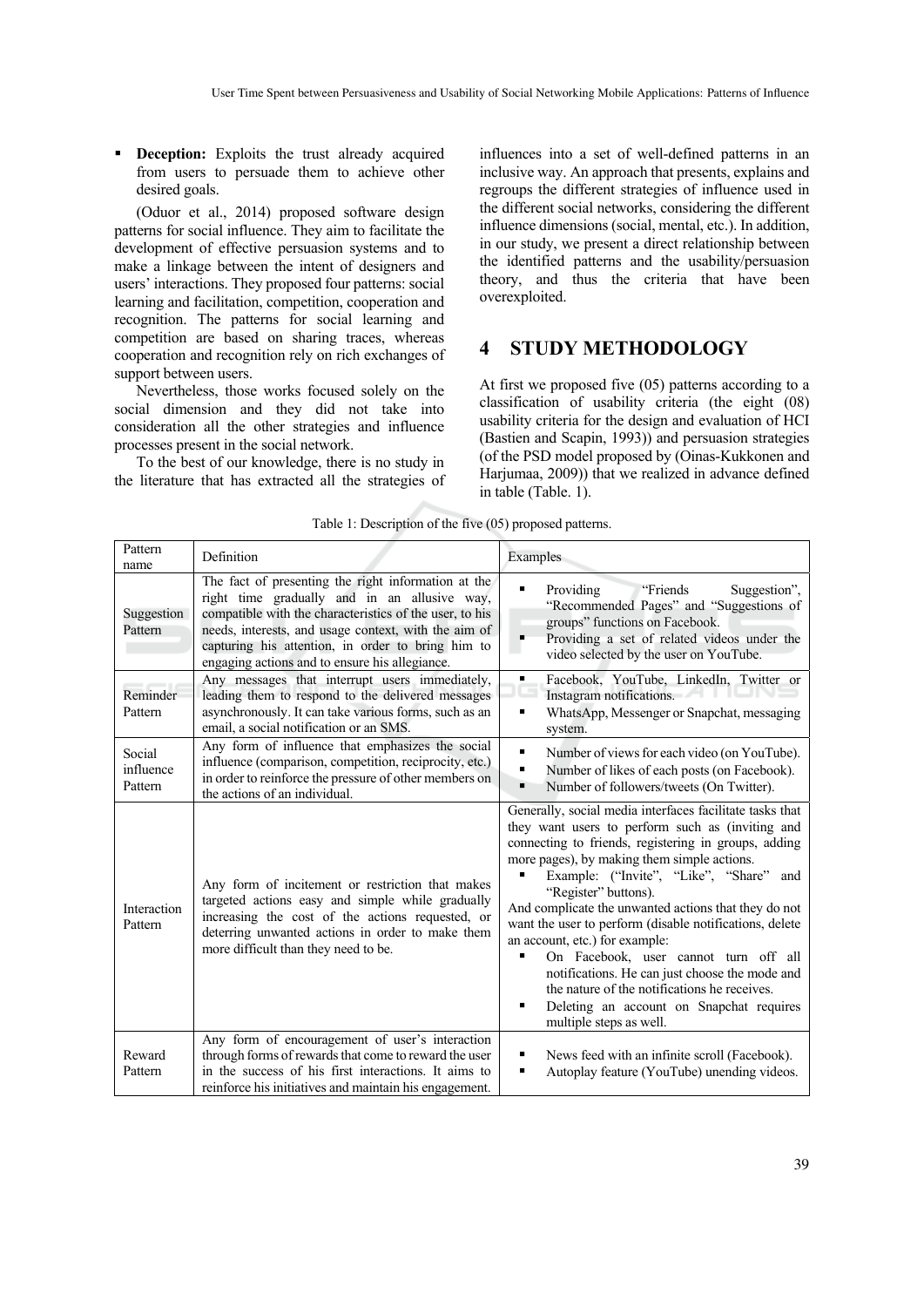Afterwards and in order to validate these patterns, we adapted a hybrid card sorting method, implemented on the web using the OptimalSort tool (Figure 2).

| Reduction         | $\Omega$   | Reduces complex action into simple<br>tasks to encourage the users to<br>perform the target action. Examples:<br>Simple button of "like" and "share" on |          | Suggestion       | $\bullet$ |
|-------------------|------------|---------------------------------------------------------------------------------------------------------------------------------------------------------|----------|------------------|-----------|
| Tunneling         | $\theta$   | Facebook.                                                                                                                                               |          |                  |           |
| Suggestion        | $\theta$   |                                                                                                                                                         |          |                  |           |
| Tailoring         | $\theta$   | $0$ items                                                                                                                                               |          | 0 items          |           |
| Personalization   | $\bf{0}$   |                                                                                                                                                         |          |                  |           |
| Self-monitoring   | $\theta$   | Reminder                                                                                                                                                | $\theta$ | Social influence | $\theta$  |
| Rewards           | $\theta$   |                                                                                                                                                         |          |                  |           |
| Recognition       | $\theta$   |                                                                                                                                                         |          |                  |           |
| Praise            | $\theta$   | 0 items                                                                                                                                                 |          | 0 items          |           |
| Reminders         | $\theta$   | ÷<br>Interaction                                                                                                                                        | $\theta$ |                  |           |
| Liking            | $\theta$   |                                                                                                                                                         |          |                  |           |
| Social comparison | $\theta$   |                                                                                                                                                         |          |                  |           |
| Cooperation       | $\theta$   | 0 items                                                                                                                                                 |          |                  |           |
|                   | $\sqrt{2}$ |                                                                                                                                                         |          |                  |           |

Figure 2: The OptimalSort Card Sorting Interface. (http://www.optimalworkshop.com/).

We invited fifteen (15) eligible HCI experts to participate in our study (5 men, 10 women), among them, 9 are specialized in User Experience/Ergonomics 2 in Social Computing/Human-Computer Interaction, 3 in Multimodal interaction / Human-Computer Interaction, and the remaining one in Human-Computer Interaction and software engineering. Ten (10) of them have more than ten (10) years of experience in the field of HCI.

We believe that with the data of 15 experts we will achieve the desired results since with 15 participants the results obtained have a correlation of 90% as affirmed by (Nielsen, 2004).

As cards, we choose the twenty-two (22) strategies of persuasion of the PSD model proposed by (Oinas-Kukkonen and Harjumaa, 2009), because it is the only framework that exists, designed for the development and design of persuasive systems. We choose also the eight (08) usability criteria for the design and evaluation of HCI proposed by (Bastien and Scapin, 1993). The thirty (30) criteria/strategies were presented with definitions and examples.

Participants were invited to group the eight (08) usability criteria and the twenty-two (22) strategies of persuasion into categories. In addition to the categorization that we proposed, we asked experts to create their own categories if necessary, by assigning a meaningful name to each category.

For analysing participants' data, we adapted both exploratory and statistical approaches. For the exploratory one, we used Donna Spencer's (Spencer, 2009) spreadsheets in order to understand each expert's categorizations, to create standardized

categories (which is an essential part of card sorting) and to generate correlation matrix in order to summarize the range of classification as well as to provide information about each card's placement and the relationship between cards and participants. While for the statistical approach, we used Hierarchical Cluster Analysis (HCA) using complete linkage method in order to highlight patterns in data.

#### **5 RESULTS AND ANALYSIS**

#### **5.1 Standardizing Categories**

At first, we inserted the data of each participant extracted, in Donna Spencer's (Spencer, 2009) spreadsheet (Figure 3. Shows the generated matrix). Each row represents a card and each column a participant. The row and column intersection has the label for each category. Then, we began standardizing the labels of categories created by experts in order to create a set of consistent categories' labels.

|                 | А | R                          |               |                    | c                                      |                           | n                |                                                    | F                            |                    | F                  |  |
|-----------------|---|----------------------------|---------------|--------------------|----------------------------------------|---------------------------|------------------|----------------------------------------------------|------------------------------|--------------------|--------------------|--|
|                 |   | Card no Card name          |               | Sort1              |                                        | Each participant          |                  | Sort3                                              |                              | Sort4              |                    |  |
| $\overline{2}$  |   | 1 Adaptability             |               | <b>Interacti</b>   | is represented                         |                           |                  | <b>Interaction</b>                                 |                              | <b>Interaction</b> |                    |  |
| 3               |   | 2 Compatibility            |               | Suggesti           |                                        |                           |                  |                                                    | Suggestion                   |                    | Interaction        |  |
| đ               |   | 3 Competition              |               | Social in          |                                        | by a column               | ence             | Reward                                             |                              | Social influence   |                    |  |
| 5               |   | 4 Consistency              |               |                    | <b>Interaction</b>                     |                           | Sucra miluence   |                                                    | Interaction                  |                    | Interaction        |  |
| 6               |   | 5 Cooperation              |               | Reward             |                                        |                           | Social influence |                                                    | Reward                       |                    | Social influence   |  |
|                 |   | 6 Error Management         |               |                    | <b>Interaction</b>                     |                           | Reminder         |                                                    | <b>Interaction</b>           |                    | Reminder           |  |
| 8               |   | 7 Expertise                |               |                    | Social influence                       |                           | Social influence |                                                    | Reward                       |                    | Social influence   |  |
| q               |   | 8 Explicit Contr           |               | <b>Interaction</b> |                                        | Interaction               |                  |                                                    | Interaction                  | Interaction        |                    |  |
| 10              |   | 9 Guidance                 | The first two | <b>Interaction</b> |                                        | Suggestion                |                  |                                                    | Suggestion                   |                    | Interaction        |  |
| 11              |   | 10 Liking                  | columns show  | Social influence   |                                        | Social influence          |                  |                                                    | <b>Interaction</b>           | Interaction        |                    |  |
| 12              |   | 11 Normative in            | card number   | Social Influence   |                                        | Social Influence          |                  |                                                    | Social Influence             |                    | Social Influence   |  |
| 13              |   | 12 Personalizatio          | and name      | Suggestion         |                                        | Suggestion                |                  |                                                    | Suggestion                   | Suggestion         |                    |  |
| 14              |   | 13 Praise                  |               | Reward             |                                        | Reward                    |                  |                                                    | Social influence             | Reward             |                    |  |
| 15              |   | 14 Recognition             |               | Social influence   |                                        | Reward                    |                  | Sot                                                |                              |                    |                    |  |
| 16              |   | <b>15 Reduction</b>        |               | <b>Interaction</b> |                                        | Interaction               |                  | Int The intersection of bn<br>Re<br>row and column |                              |                    |                    |  |
| 17              |   | 16 Reminders<br>17 Rewards |               | Reminder<br>Reward |                                        | <b>Reminder</b><br>Reward |                  |                                                    |                              |                    |                    |  |
| 18              |   |                            |               |                    |                                        |                           |                  |                                                    | <b>Re</b><br>shows the group |                    |                    |  |
| 19              |   | 18 Self-monitoring         |               |                    | <b>Interaction</b>                     |                           | Reminder         |                                                    | Int                          |                    |                    |  |
| 20              |   | 19 Significance of Codes   |               | <b>Interaction</b> |                                        | Suggestion                |                  | label<br>Int                                       |                              |                    | bn                 |  |
| 21              |   | 20 Similarity              |               | Suggestion         |                                        | Social influence          |                  | Suggestion                                         |                              |                    | Sucra miluence     |  |
| $\overline{22}$ |   | 21 Social comparison       |               | Social Influence   |                                        | Social Influence          |                  | Social Influence                                   |                              |                    | Social influence   |  |
| 23              |   | 22 Social learning         |               | Social influence   |                                        | Social influence          |                  | Social influence                                   |                              |                    | Social influence   |  |
| 24              |   | 23 Social facilitation     |               | Social influence   |                                        | Social influence          |                  | Social influence                                   |                              |                    | Social influence   |  |
| 25              |   | 24 Suggestion              |               |                    | Suggestion<br>Suggestion               |                           |                  | Suggestion                                         |                              | Suggestion         |                    |  |
| 26              |   | 25 Surface credibility     |               |                    | <b>Interaction</b><br>Social influence |                           |                  | Social influence                                   |                              | Interaction        |                    |  |
| 27              |   | 26 Talloring               |               |                    | Suggestion<br>Suggestion               |                           |                  | <b>Suggestion</b>                                  |                              | Suggestion         |                    |  |
| 28              |   | 27 Trustworthiness         |               |                    | Social influence                       |                           | Social influence |                                                    | Social influence             |                    | <b>Interaction</b> |  |
| 29              |   | 28 Tunneling               |               |                    | Interaction<br>Interaction             |                           |                  | <b>Interaction</b>                                 |                              | Interaction        |                    |  |
| 30              |   | 29 Verifiability           |               | Interaction        |                                        | Social influence          |                  |                                                    | Suggestion                   |                    | Social influence   |  |
| 31              |   | 30 Workload                |               |                    | <b>Interaction</b><br>Interaction      |                           |                  |                                                    | <b>Interaction</b>           | Interaction        |                    |  |

Figure 3: Worksheet with all the raw data.

The experts validated our suggested categories. They categorized the criteria / strategies using only our five proposed categories, with the exception of three experts, who proposed four additional ones. Thus, we intersected our categories and the additional ones proposed by experts based on similar words (terminology of labels), similar ideas and categories that contains similar cards.

For example, a participant created a category named "Restriction" that includes the cards (Explicit Control and Tunneling). However, we found that it was a subcategory of the "Interaction" category (which covers the "restriction" and the "incitement"). Another example, two participants created two categories named "Customization or Personalization" which means: "The content customized to the needs of the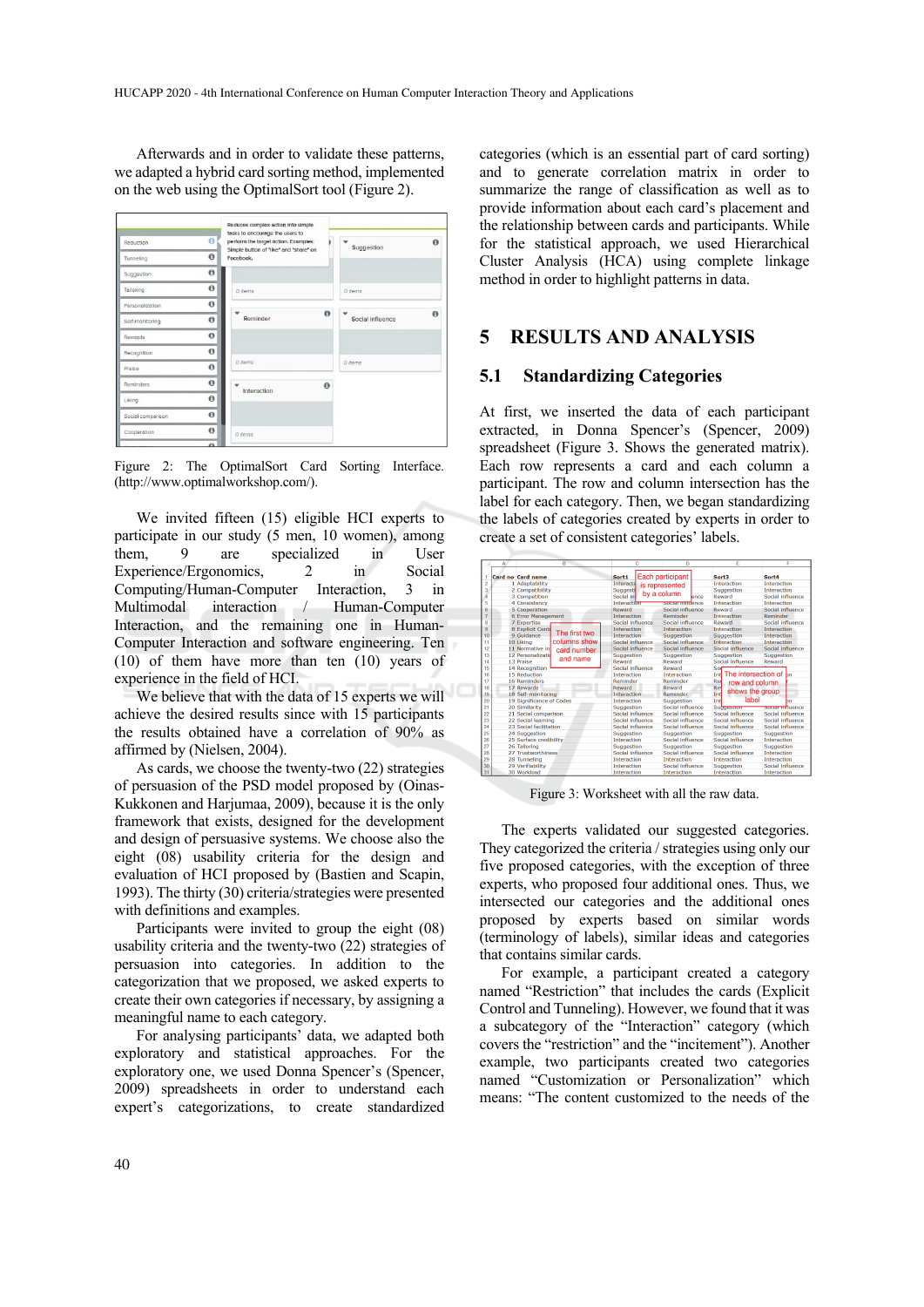user" and "Data Influence" which means: "the data that influences the user in order to attract him", including cards (Adaptability, Compatibility, Personalization, Similarity, Suggestion and Tailoring). However, these two categories means the same as the "Suggestion" category, which means, "Offering fitting suggestions to the user in order to attract and incite him".

#### **5.2 Cards Placement**

After the standardization process, we had an average of five (05) categories. Table. 2 recaps the standardized categories, the percentage of each cards' placement and the content of each category as well as an insight of the relationship between cards, categories and participants. According to this table (correlation matrix generated by (Spencer, 2009)), we notice that all categories have at least one card with high agreement (75% or more of participants agreed to the placement of the cards), and 60% cards belong to categories with medium agreement (50% or more of participants agreed to the placement of the cards).

| Card name                                           | Interacti<br>on | Remind<br>er   | Rewar<br>d     | Social<br>influen<br>ce | Suggesti<br>on | Categori<br>es for<br>this card | Categori<br>es with<br>high<br>agreeme<br>nt | Categori<br>es with<br>medium<br>agreeme<br>nt | Categori<br>es with<br>low<br>agreeme<br>nt |
|-----------------------------------------------------|-----------------|----------------|----------------|-------------------------|----------------|---------------------------------|----------------------------------------------|------------------------------------------------|---------------------------------------------|
| Adaptability                                        | 73%             | $0\%$          | 7%             | $0\%$                   | 20%            | $\sqrt{3}$                      | $\boldsymbol{0}$                             | 1                                              | $\overline{c}$                              |
| Compatibility                                       | 33%             | $0\%$          | 0%             | 20%                     | 47%            | $\overline{\mathbf{3}}$         | $\boldsymbol{0}$                             | $\overline{2}$                                 | 1                                           |
| Competition                                         | 13%             | 0%             | 7%             | 80%                     | 0%             | $\overline{3}$                  | $\mathbf{1}$                                 | $\theta$                                       | $\overline{2}$                              |
| Consistency                                         | 80%             | $0\%$          | 0%             | 7%                      | 13%            | $\overline{3}$                  | $\mathbf{1}$                                 | $\boldsymbol{0}$                               | $\overline{2}$                              |
| Cooperation                                         | 13%             | 0%             | 13%            | 67%                     | 7%             | $\overline{4}$                  | $\theta$                                     | 1                                              | 3                                           |
| Error Management                                    | 47%             | 33%            | 7%             | $0\%$                   | 13%            | $\overline{4}$                  | $\overline{0}$                               | $\overline{2}$                                 | $\overline{2}$                              |
| Expertise                                           | 0%              | 0%             | 20%            | 60%                     | 20%            | 3                               | $\theta$                                     | $\mathbf{1}$                                   | $\overline{2}$                              |
| <b>Explicit Control</b>                             | 80%             | 0%             | 7%             | 7%                      | 7%             | $\overline{4}$                  | $\mathbf{1}$                                 | $\overline{0}$                                 | $\overline{\mathbf{3}}$                     |
| Guidance                                            | 60%             | 0%             | 0%             | 0%                      | 40%            | $\overline{2}$                  | $\theta$                                     | $\overline{c}$                                 | $\boldsymbol{0}$                            |
| Liking                                              | 47%             | 0%             | 7%             | 40%                     | 7%             | $\overline{4}$                  | $\theta$                                     | $\overline{2}$                                 | $\overline{c}$                              |
| Normative influence                                 | 7%              | $0\%$          | 7%             | 80%                     | 7%             | $\overline{4}$                  | 1                                            | $\boldsymbol{0}$                               | 3                                           |
| Personalization                                     | 40%             | 0%             | 0%             | $0\%$                   | 60%            | $\overline{c}$                  | $\theta$                                     | $\overline{2}$                                 | $\boldsymbol{0}$                            |
| Praise                                              | $0\%$           | 7%             | 73%            | 20%                     | $0\%$          | $\overline{3}$                  | $\overline{0}$                               | $\overline{1}$                                 | $\overline{2}$                              |
| Recognition                                         | $0\%$           | 13%            | 47%            | 33%                     | 7%             | $\overline{4}$                  | $\theta$                                     | $\overline{c}$                                 | 2                                           |
| Reduction                                           | 60%             | $0\%$          | $7\%$          | $7\%$                   | 27%            | $\overline{4}$                  | $\boldsymbol{0}$                             | $\overline{2}$                                 | $\overline{c}$                              |
| Reminders                                           | 7%              | 93%            | $0\%$          | 0%                      | 0%             | $\overline{2}$                  | $\mathbf{1}$                                 | $\overline{0}$                                 | 1                                           |
| Rewards                                             | 0%              | 7%             | 80%            | 13%                     | $0\%$          | $\overline{\mathbf{3}}$         | $\mathbf{1}$                                 | $\overline{0}$                                 | $\overline{2}$                              |
| Self-monitoring                                     | 27%             | 40%            | $7\%$          | 13%                     | 13%            | 5                               | $\mathbf{0}$                                 | $\overline{c}$                                 | 3                                           |
| Significance of Codes                               | 73%             | 13%            | $7\%$          | $0\%$                   | $7\%$          | $\overline{4}$                  | $\boldsymbol{0}$                             | $\mathbf{1}$                                   | 3                                           |
| Similarity                                          | 13%             | 13%            | 13%            | 20%                     | 40%            | 5                               | $\overline{0}$                               | $\mathbf{1}$                                   | 4                                           |
| Social comparison                                   | 0%              | 0%             | 7%             | 93%                     | 0%             | $\overline{2}$                  | $\mathbf{1}$                                 | $\overline{0}$                                 | 1                                           |
| Social facilitation                                 | 0%              | $0\%$          | 0%             | 100%                    | $0\%$          | $\,1\,$                         | $\mathbf{1}$                                 | $\boldsymbol{0}$                               | $\theta$                                    |
| Social learning                                     | $0\%$           | $0\%$          | $0\%$          | 100%                    | 0%             | $\mathbf{1}$                    | 1                                            | $\overline{0}$                                 | $\overline{0}$                              |
| Suggestion                                          | 7%              | $0\%$          | $0\%$          | 13%                     | 80%            | $\overline{\mathbf{3}}$         | $\mathbf{1}$                                 | $\overline{0}$                                 | $\overline{2}$                              |
| Surface credibility                                 | 33%             | 0%             | 7%             | 33%                     | 20%            | $\overline{4}$                  | $\overline{0}$                               | $\overline{2}$                                 | $\overline{2}$                              |
| Tailoring                                           | 20%             | 7%             | 0%             | $0\%$                   | 73%            | 3                               | $\mathbf{0}$                                 | $\mathbf{1}$                                   | 2                                           |
| Trustworthiness                                     | 27%             | $0\%$          | 7%             | 40%                     | 20%            | $\overline{4}$                  | $\mathbf{0}$                                 | $\overline{2}$                                 | $\overline{2}$                              |
| Tunneling                                           | 53%             | 0%             | 7%             | 0%                      | 40%            | $\overline{3}$                  | $\mathbf{0}$                                 | $\overline{2}$                                 | $\mathbf{1}$                                |
| Verifiability                                       | 40%             | $0\%$          | 13%            | 27%                     | 13%            | $\overline{4}$                  | $\boldsymbol{0}$                             | $\overline{2}$                                 | $\overline{2}$                              |
| Workload                                            | 87%             | 7%             | $0\%$          | 0%                      | 7%             | 3                               | 1                                            | $\theta$                                       | $\overline{c}$                              |
| Cards in this category<br>Cards with high agreement | 23              | $10\,$         | 20             | 21                      | 23             |                                 |                                              |                                                |                                             |
| (>75%)<br>Cards with medium                         | 3               | $\mathbf{1}$   | $\mathbf{1}$   | 5                       | $\mathbf{1}$   |                                 |                                              |                                                |                                             |
| agreement<br>Cards with low agreement               | 13              | $\overline{c}$ | $\overline{2}$ | 7                       | 7              |                                 |                                              |                                                |                                             |
| $(<25\%)$                                           | 7               | 7              | 17             | 9                       | 15             |                                 |                                              |                                                |                                             |

Table 2: The correlation matrix created for the hybrid card-sort (as generated by (Spencer, 2009)).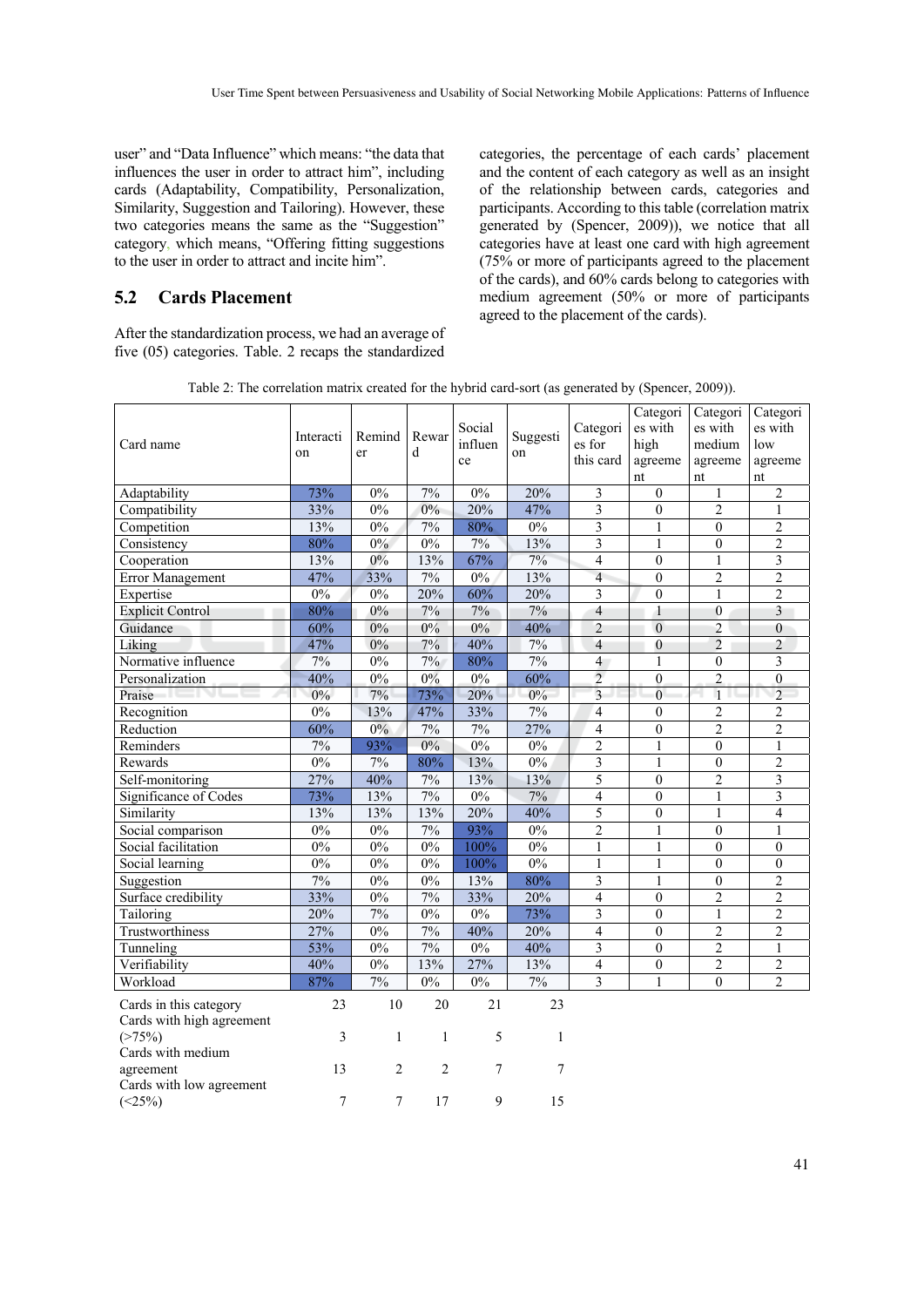- **Cards in this Category:** Refer to the number of individual cards placed in this category.
- **Cards with High Agreement:** Refer to the number of individual cards with a correlation of 75% or over (75% of participants or more used this category for the card).
- **Cards with Medium Agreement:** Refer to the number of individual cards with a correlation of 25%–50%.
- **Cards with Low Agreement:** Refer to the number of individual cards with a correlation of 25% or less.
- **Categories for this Card:** Refer to the number of categories used for this card.
- **Categories with High Agreement:** Refer to the number of categories with a correlation of 75% or over (75% of participants or more put this card in a consistent category).
- **Categories with Medium Agreement:** Refer to the number of categories with a correlation of 25%–50%.
- **Categories with Low Agreement:** Refer to the number of categories with a correlation of 25% or less (participants or fewer used any consistent category).

Next, we applied an HCA to the global data matrix of the 15 experts, we were able to identify and label the clusters on the dendrogram generated by the HCA. Figure 4 illustrates these results.

TEC

### **5.3 Patterns Extraction**

According to the dendrogram (Figure 4), five consistent patterns are distinguished from the classification and are cited below:

- Suggestion Pattern: This pattern contains four persuasive strategies from PSD Model: Suggestion, Personalization, Tailoring and Similarity and one usability criteria from (Bastien and Scapin, 1993) ergonomic criteria: Compatibility.
- **Reminder Pattern:** This pattern contains one persuasive strategies from PSD Model: Reminders.
- Social influence Pattern: This pattern contains seven persuasive strategies from PSD Model: Social comparison, Social facilitation, Social learning, Expertise, Normative influence, Competition and Cooperation.
- **Interaction Pattern:** This pattern contains seven persuasive strategies from PSD Model: Reduction, Tunneling and to a lesser extent Verifiability, Liking, Surface credibility and Trustworthiness, and six usability criteria from

(Bastien and Scapin, 1993) ergonomic criteria: Workload, Adaptability, Consistency, Explicit Control, Significance of Codes and Guidance.

 Reward Pattern: This pattern contains three persuasive strategies obtained PSD Model: Rewards, Recognition and Praise.



Figure 4: Dendrogram generated by the HCA of the hybrid card-sort.

#### **5.4 Patterns' Relationships and Proximity**

From Figure 4 we notice that there is a close relationship between patterns. The pattern "Interaction" is close to the pattern "Suggestion", and both are in turn related to the pattern "Reminders". This explains the design of social media that aims to attract the attention of the user and arouse his interest to undertake an engaging action, favourable to the media. On the other hand, the pattern "Social Influence" is related to the pattern "Rewards",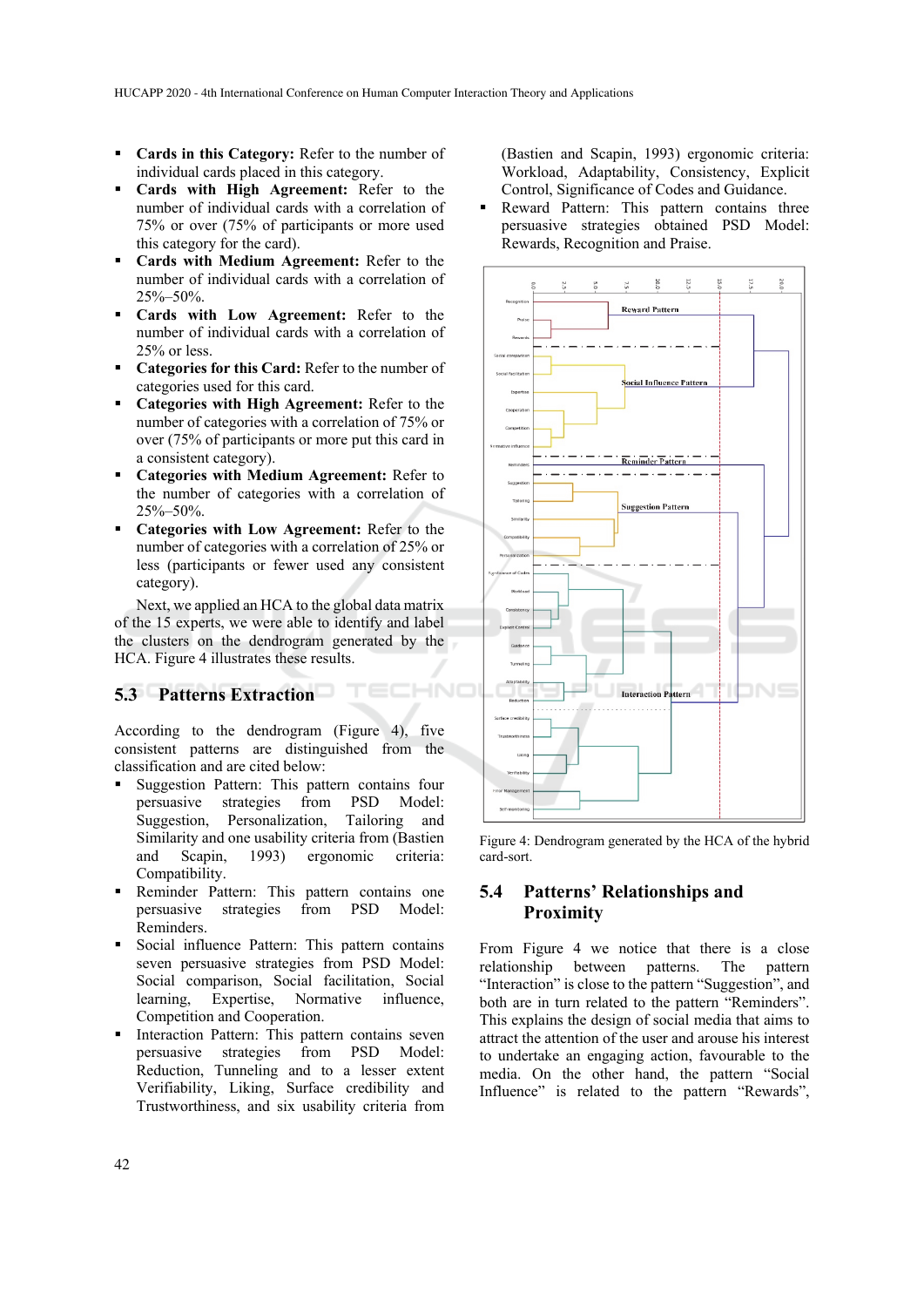applied to complete the total commitment of the user in order to control him.

### **6 DISCUSSION**

In this paper, we identified five influence patterns that bring together all social media strategies having a significant impact on user time by applying hybrid card sorting method. We consider that those patterns are usually used together gradually since they support each other (as shown in Figure 5). In fact, the process of capturing the user is a temporal process that includes a start, followed by modifications of the user behaviour towards the media, leading to the objective sought (maximizing the UTS). Moreover, to bring the users to this objective, a social network must bring the user gradually over time, with a succession of phases, to capture their attention and especially to maintain their interest and their motivation.

First, the social media must solicit the user to take the first steps over the social media by offering him suggestions (proposing close people, adhere to groups, etc.), by exerting (social) pressure using the mechanism of normative influence or social comparison for example, or by reminding him of actions that he can perform (using instant notifications for example).

Moreover, to have the prescribed goal and the behaviour expected from the user, the social network must prompt him to take action where it is necessary using simple interactions (for example, buttons that say click here or subscribe now). On the other hand, the social network can complicate the unwanted actions desired by users (for example, disable the user account, or disable notifications).

Finally, the social media must reward the user for the success of his first interactions, in order to reinforce his initiatives and behaviours. Nonetheless, this process of patterns sequence is our own conclusion that may need some further research.

All these patterns are useful regarding usability and persuasion. They guide users, give them some control, present urgent messages, suggest desired videos, etc. Nevertheless, these results highlight important negative points (unlimited suggestions list, unlimited notifications at any time in the day even if there is no emergencies, etc.) encouraging users to use applications more frequently and for greater duration than they otherwise would.

In addition, patterns such as "Interaction Pattern" impose an important issue: complicating some interactions such as reducing notifications or disabling accounts is not recommended according to

usability criteria. According to (Christian Bastien and Dominique Scapin, 1993), the usability criterion "Minimal Actions" consists of reducing the number of actions necessary to accomplish a goal or a task ("limiting as much as possible the steps users must go through"). Thus, complicating some actions calls into question the interaction pattern and its use in ergonomics (especially in persuasion).



Figure 5: Relationships between patterns.

To summarize, exploiting all these patterns in usability and persuasion must be questioned not only because they have a big effect on the user's time, but also because their misapplication can conflict with the ergonomics theory and overexploit its criteria.

# **7 CONCLUSION**

In our paper (Bedjaoui et al., 2018), we showed that there are some gaps in the HCI ergonomics theory that gave rise to addictive interfaces. These gaps lie in the fact that designers and/or developers have to use their judgments to implement the different usability and persuasion criteria, principles and rules. In addition, these criteria have no application borderline. Thus, designers or developers can apply them according to their needs or interests without necessarily considering the users objectives (how they want to spend their time), their relationships (interpersonal and social choices), their mental and emotional limits (vulnerabilities, tiredness and ways in which their minds form habits), etc.

In this paper, we identified five influences patterns using hybrid card sorting method. Those patterns have a significant impact on user time spent on the media and their misapplication can conflict with the ergonomics theory.